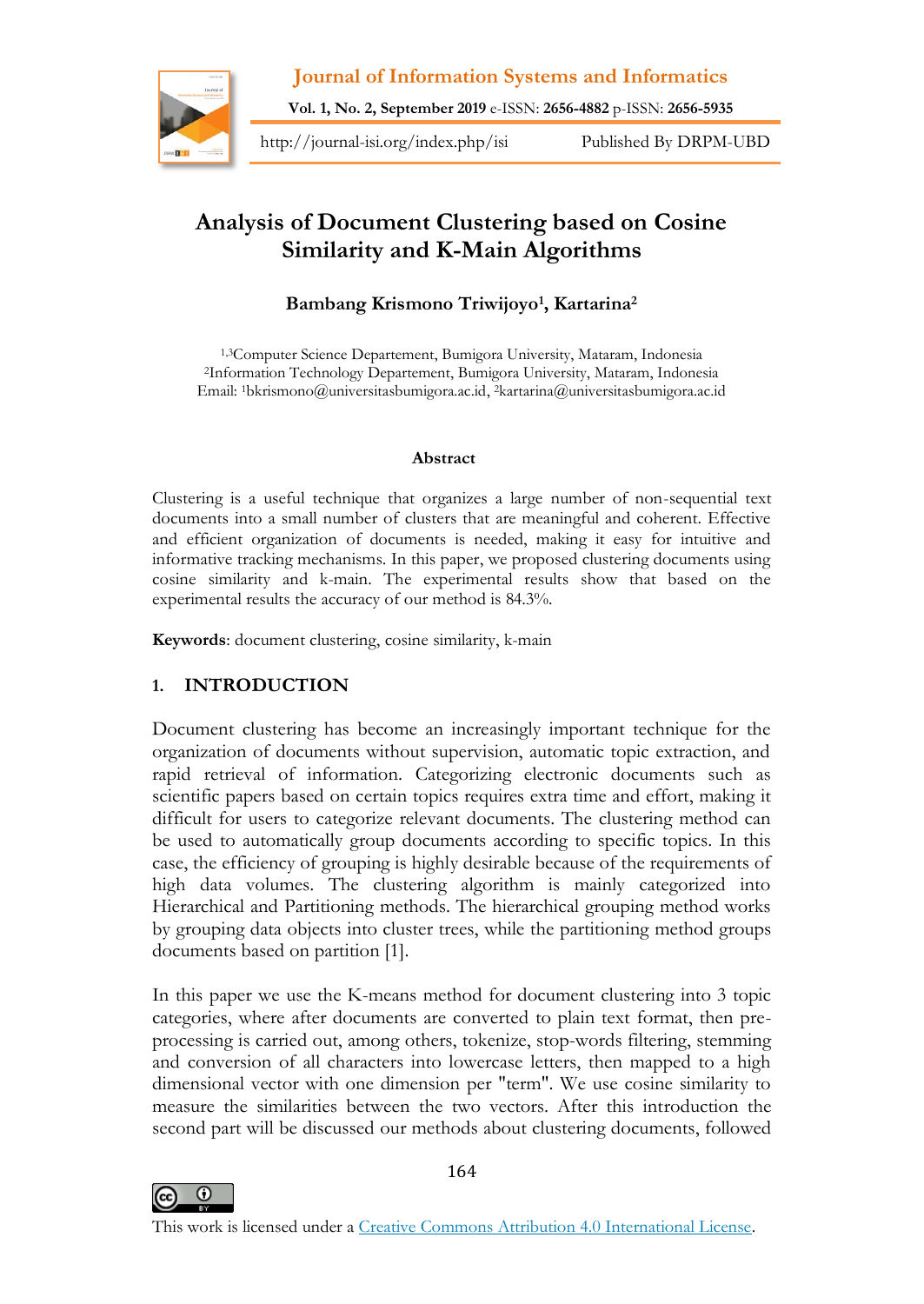| <b>Journal of Information Systems and Informatics</b><br>Vol. 1, No. 2, Septemberh 2019 |                                      |                          |
|-----------------------------------------------------------------------------------------|--------------------------------------|--------------------------|
| $p$ -ISSN: 2656-5935                                                                    | http://journal-isi.org/index.php/isi | e-ISSN: <b>2656-4882</b> |

by the third part the results and discussion are described. In the end, we explained the conclusion and our future work.

Text documents are represented as a set of words, where words are assumed to appear independently and not sequentially. The "bag of word" model is widely used in information search and text mining [2]. Words are counted in a bag, which is different from the mathematical definition of a set. Each word is related to dimensions in the data space that is generated and each document then becomes a vector consisting of non-negative values in each dimension. Here we use the frequency of each term as its weight, which means the terms that appear more often are more important and descriptive for documents.

Let  $D = \{d_1, \ldots, d_n\}$  be a set of documents and  $T = \{t_1, \ldots, t_m\}$  the set of distinct terms occurring in D. A document is represented as an m-dimensional vector *td.* Let *tf (d,t)* denote the frequency of term  $t \in T$  in document  $d \in D$ . Then the vector representation of document d is

$$
\overrightarrow{td} = (tf(d, t_1), \dots, tf(d, t_m))
$$
\n<sup>(1)</sup>

Although words that are more often considered more important, this usually does not occur in practice. For example, words such as "a" and "the" may be the words that appear most often in English text, but both are not descriptive or important for the subject of the document.



**Figure 1.** Angles in two-dimensional space

More complex strategies such as the Inverse document frequency (*idf*) weighting scheme are widely used. Documents are presented as vectors and measured by the level of similarity between two documents as a correlation between the vectors, which can then be quantified as angular cosines between the two vectors. Figure 1 show angles in two-dimensional space but in practice document space usually have tens or even thousands of dimensions.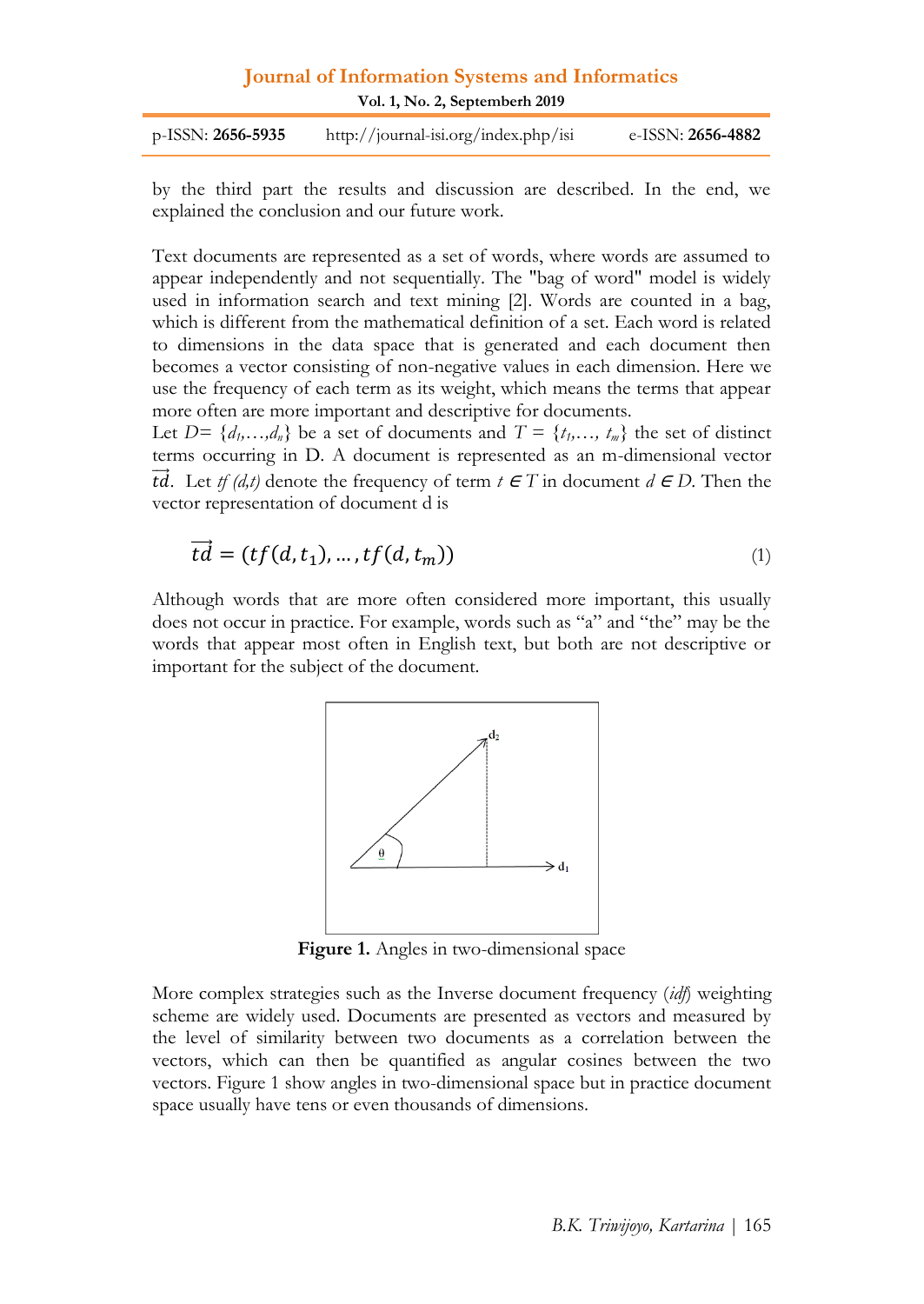p-ISSN: **2656-5935** http://journal-isi.org/index.php/isi e-ISSN: **2656-4882**

The term is basically words with some standard transformations in vector representations of basic terms. First, it removes stop words or non-descriptive words for document topics, such as "a", "and", "or" and "do". In English text documents, there are approximately 527 stop words.

Second, words were stemmed using the Porter algorithm [3], so words with different endings will be mapped into one word. For instance, production, produce, produces and product will be mapped to the stem product. The underlying assumption is that different morphological variations of word with the same root/stem are thematically similar and should be treated as a single word. Third, Elimination of words that appear with a threshold frequency less than a limit, because in many cases they are not too descriptive of the subject of the document and contribute little to the similarity between the two documents. Rare terms can also be removed from the grouping process and make similarity calculations more efficient.

The clustering process is compared to similarities between two groups or between groups and objects. In hierarchical clustering, this is usually calculated as a complete link, single link or average link distance [4]. However, in the partition clustering algorithm, a cluster is usually represented by a centroid object. For example, in the K-means algorithm, the centroid of a cluster is the average of all objects in the cluster, the centroid value in each dimension is the arithmetic average of the dimensions above all objects in the cluster. Let C be a set of documents. The centroid is defined as:

$$
\vec{tc} = \frac{1}{|c|} \sum_{\vec{td} \in c} \vec{td} \tag{2}
$$

Where the average value of all term vectors at the set. Then vector normalization, the most frequently occurring terms are not always the most informative. Conversely, terms that often appear in a small number of documents but rarely in other documents tend to be more relevant and specific for certain groups of documents, and therefore more useful for finding similar documents. Term frequency *tf(d,t)* and the weighting scheme *tf.idf* (term frequency and inverse document frequency) is the frequency weight of a term t in document d with a factor that ignores its importance with its appearance in the entire document, which is defined as:

$$
tf.idf(d, t) = tf(d, t) \times log(|D| df(t))
$$
\n(3)

Where df (t) is the number of documents where the term appears, d is the document and t is the term.

Clustering, in general, is an important and useful technique that automatically organizes the collection of a large number of data objects into a small number of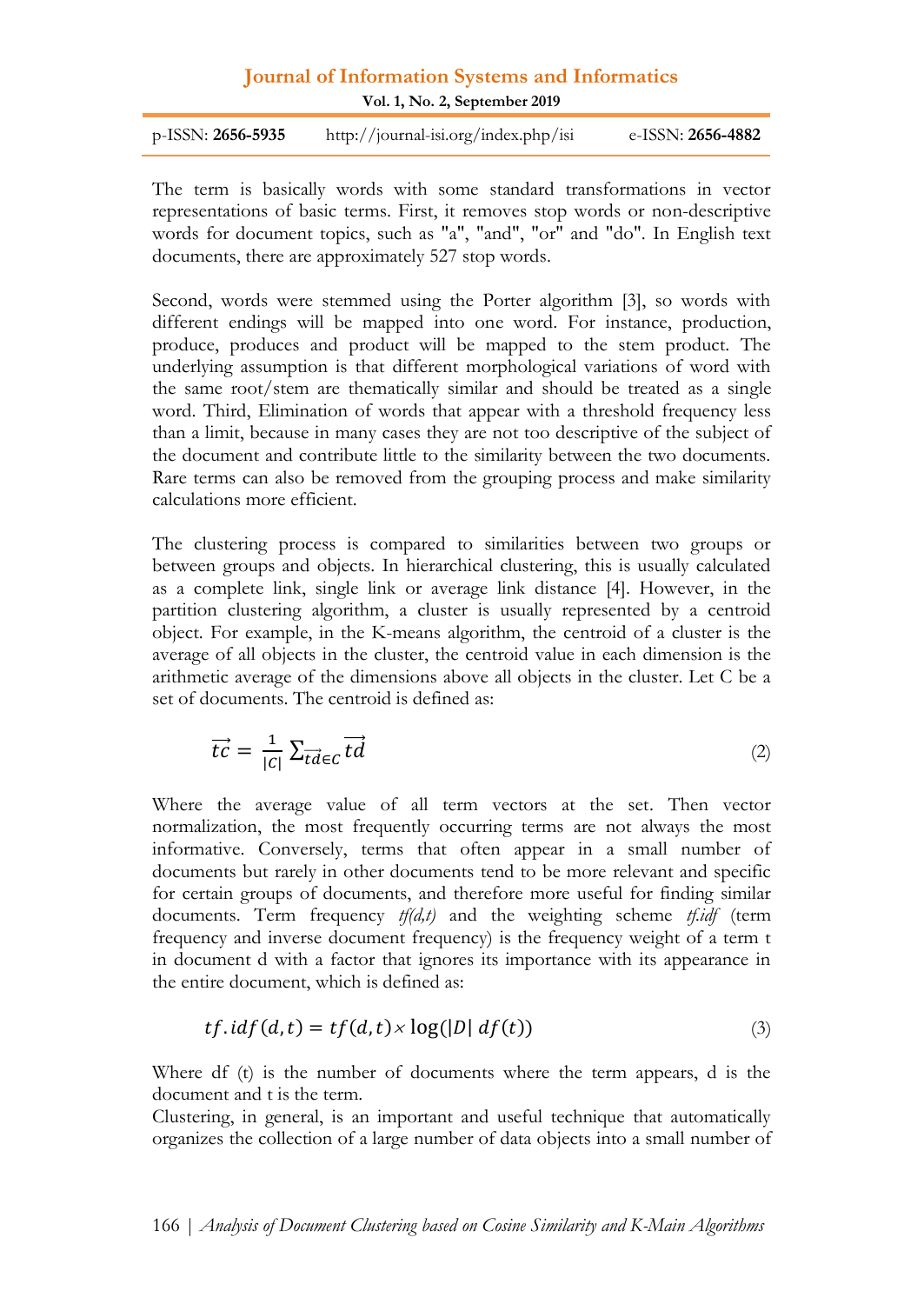**Vol. 1, No. 2, Septemberh 2019**

| e-ISSN: <b>2656-4882</b>             |
|--------------------------------------|
| http://journal-isi.org/index.php/isi |

coherent groups [4-5]. In certain text documents, clustering has proven to be an effective approach and is widely applied in several search engines to help identify users quickly and focus on relevant sets of results, as well as to provide collaborative recommendations. In bookmarks or collaborative tagging, a group of users who share certain characteristics identified from their annotations.

Many grouping methods have been proposed, such as k-means [6], naıve Bayes or Gaussian models [7-9], single links [7] and DBSCAN [10]. From a different perspective, this grouping method can be classified into agglomerative or divisive, hard or fuzzy, deterministic or stochastic. The task of clustering documents has very high dimensions, ranging from several hundred to thousands of dimensions, so first need to project documents into lowerdimensional subspaces where the document semantic structure becomes clear. In low dimensional semantic space, traditional grouping algorithms can be applied. For this purpose, spectral clustering [11-12], clustering using LSI [13] and clustering based on non-negative matrix factorization [14-15] are the most commonly used techniques.

Text document clustering groups similar documents that form coherent clusters, while different documents are separated into different clusters. However, the definition of pairs of documents that are similar or different is not always clear and usually varies with setting the actual problem. For example, when grouping research papers, two documents are considered the same if they share the same thematic topic. This type of grouping can be useful for further analysis and use of datasets such as information retrieval and information extraction, by grouping the same types of information sources together. Accurate grouping requires a precise definition of the closeness between a pair of objects, in similarity or distance. Various similarities or distance measurements have been proposed and widely applied, such as the cosine similarity and Jaccard correlation coefficient. The similarity calculation between documents is measured using a simple matching coefficient [16] and the Vector Space Model method in determining the similarity percentage of each document [17]. Meanwhile, similarities are often conceived in terms of inequality or distance as well [18]. Steps such as Euclidean distance and relative entropy have been applied in grouping to calculate the distance of the object pair.

Spectral clustering shows its ability to handle highly non-linear data (data space has high curvature in each local area). Also, strong connections to differential geometry make it able to find document space type structures. Spectral grouping usually groups data points using the top eigenvector of the Laplacian graph, which is defined in the data point affinity matrix. Spectral clustering tries to find the best chart pieces so that the function of the predetermined criteria can be optimized. Many criteria functions, such as cutting ratios [19], average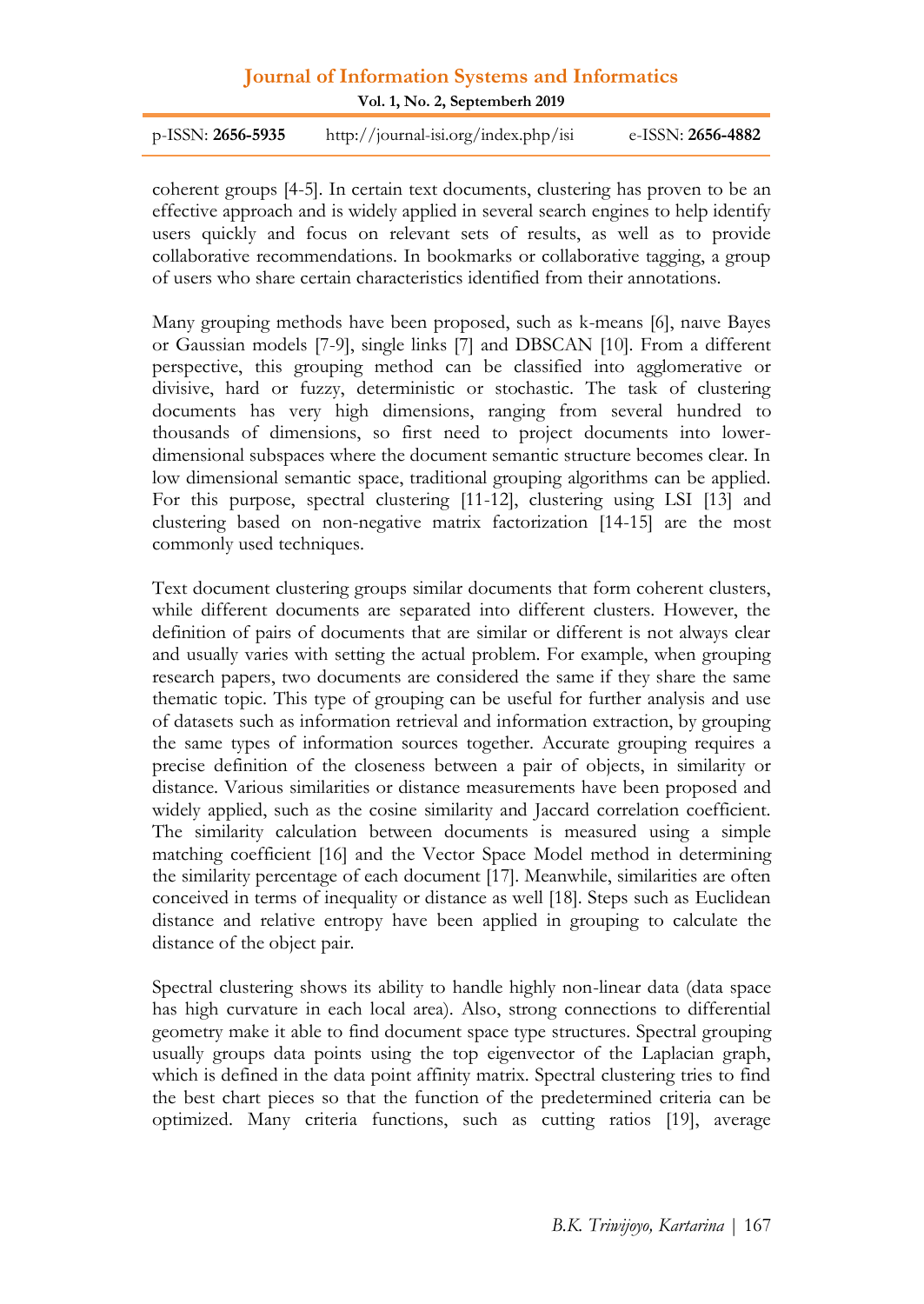p-ISSN: **2656-5935** http://journal-isi.org/index.php/isi e-ISSN: **2656-4882**

associations [11], normalized pieces [11], and minimum pieces [9] have been proposed along with related problems to find their optimal solutions. From the perspective of dimensional reduction, spectral clustering infuses data points into low-dimensional spaces where traditional grouping algorithms such as K-means can be applied. One of the main disadvantages of the spectral clustering algorithm is that they use dimensional reduction which is only defined in training data. They must use all data points to study embedding so that the data set is very large and will cause expensive computing costs, which limits the application of spectral grouping to large data sets.

Latent Semantic Indexing (LSI) [20] is one of the most popular linear document indexing methods that produce low dimensional representations. LSI aims to find the best sub-space estimates into the original document space in the sense of minimizing global reconstruction errors. In other words, LSI seeks to uncover the most representative features of the most discriminatory features for document representation. Therefore, LSI may not be optimal in distinguishing documents with different semantics which is the final goal of grouping. Xu et al. apply the Non-negative Matrix Factorization (NMF) algorithm for grouping documents [14-15]. They model each cluster as a linear combination of data points, and each data point as a linear combination of clusters. And they calculate linear coefficients by minimizing global reconstruction errors from the data points using the Non-negative Matrix Factorization. Thus, the NMF method still focuses on the global geometric structure of the document space. In addition, repetitive update methods for solving NMF problems are computationally expensive.

#### **2. METHODS**

As shown in Figure 2, in general, our method consists of seven stages of the process. The first document file was collected in a folder, in this study we used 83 paper documents with 3 kinds of topics randomly, then document files that were still in pdf format were converted to plain text format, we used the Zilla PDF to TXT converter application. The second step is tokenization. The tokenized process is an integral part of the information retrieval system, involving the pre-processing of the given document and producing each token [21].

The tokenization technique calculates tokens to set the value of "Word Count or Token Count" which can be used as an indexing/ranking process. Figure 3 shows the tokenization algorithm. The third step is filtering to remove stopwords from the document. The stop-words list or stop-lists is a list of words that do not contain information. They were first introduced in 1958 by Hans Peter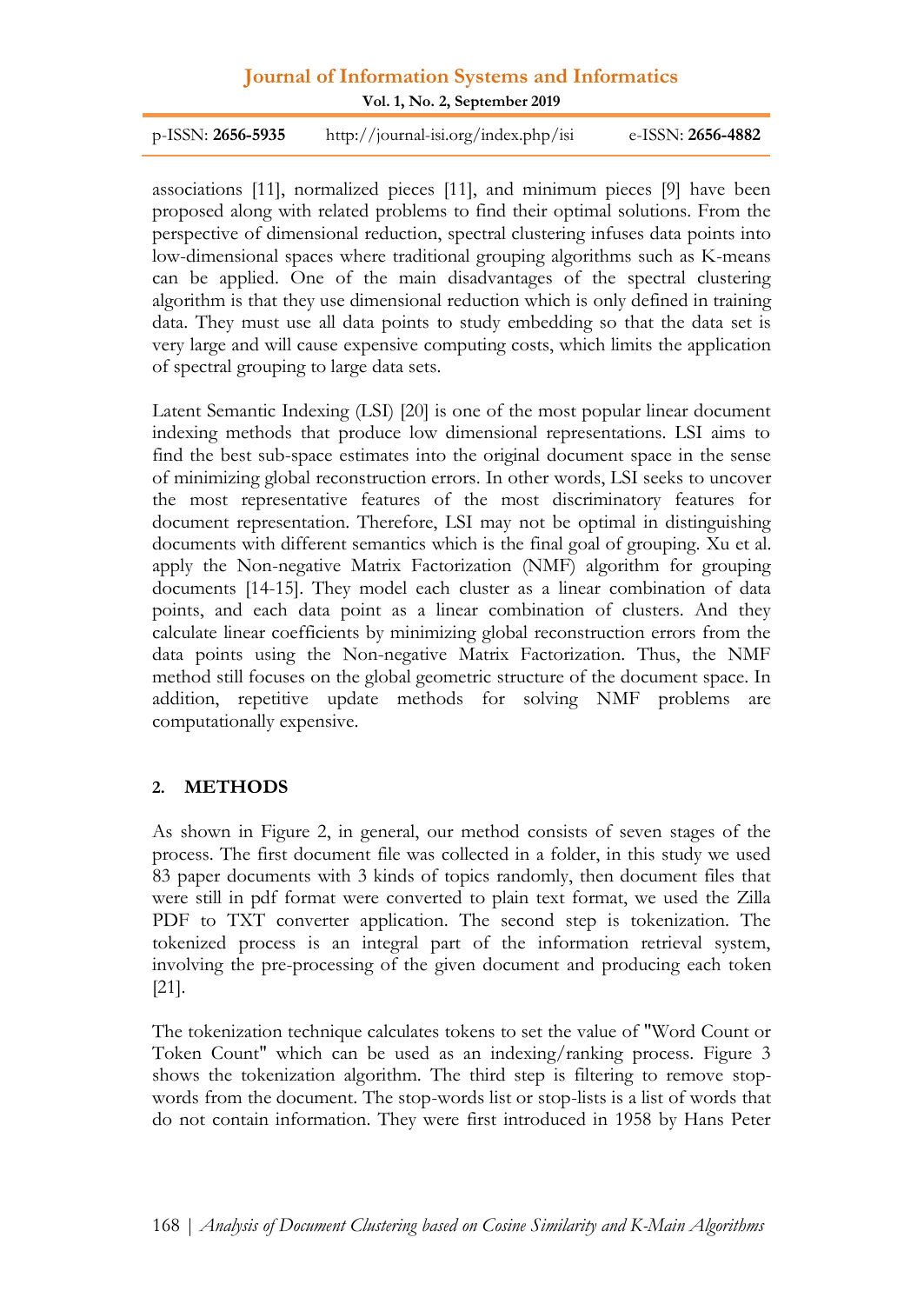**Vol. 1, No. 2, Septemberh 2019**

| $p$ -ISSN: <b>2656-5935</b> | http://journal-isi.org/index.php/isi | e-ISSN: <b>2656-4882</b> |
|-----------------------------|--------------------------------------|--------------------------|
|-----------------------------|--------------------------------------|--------------------------|

Luhn, a computer scientist, and information expert who paved the way for automatic indexing and information retrieval. Removing stop-words from indexing can reduce the space and time needed by 30-50%. This innovation was adopted by van Rijsbergen [22] where he suggested a list of 250 stop-words in English. Since then they have formed a classic keyword list, used by default or as a basis in a text database. The fourth step is stemming. Stemming is the process of reducing words that are inflected or derived form basic words. In this study, we use the Porter stemming algorithm. Porter Stemmer is a Stemmer merger developed by Martin Porter at the University of Cambridge in 1980.



**Figure 2**. Document Clustering Method.

Stemmer is a sensitive end context suffix algorithm. This is the most widely used stemmer and implementation is available in many languages. But the number of definitions of stemmer need to be made before the steps can be explained. The following definitions are presented in [23]. Consonants are letters other than A, E, I, O or U and besides Y which are preceded by consonants. For examples in the word boy, consonants are B and Y, but in their experiments T and R. Vowels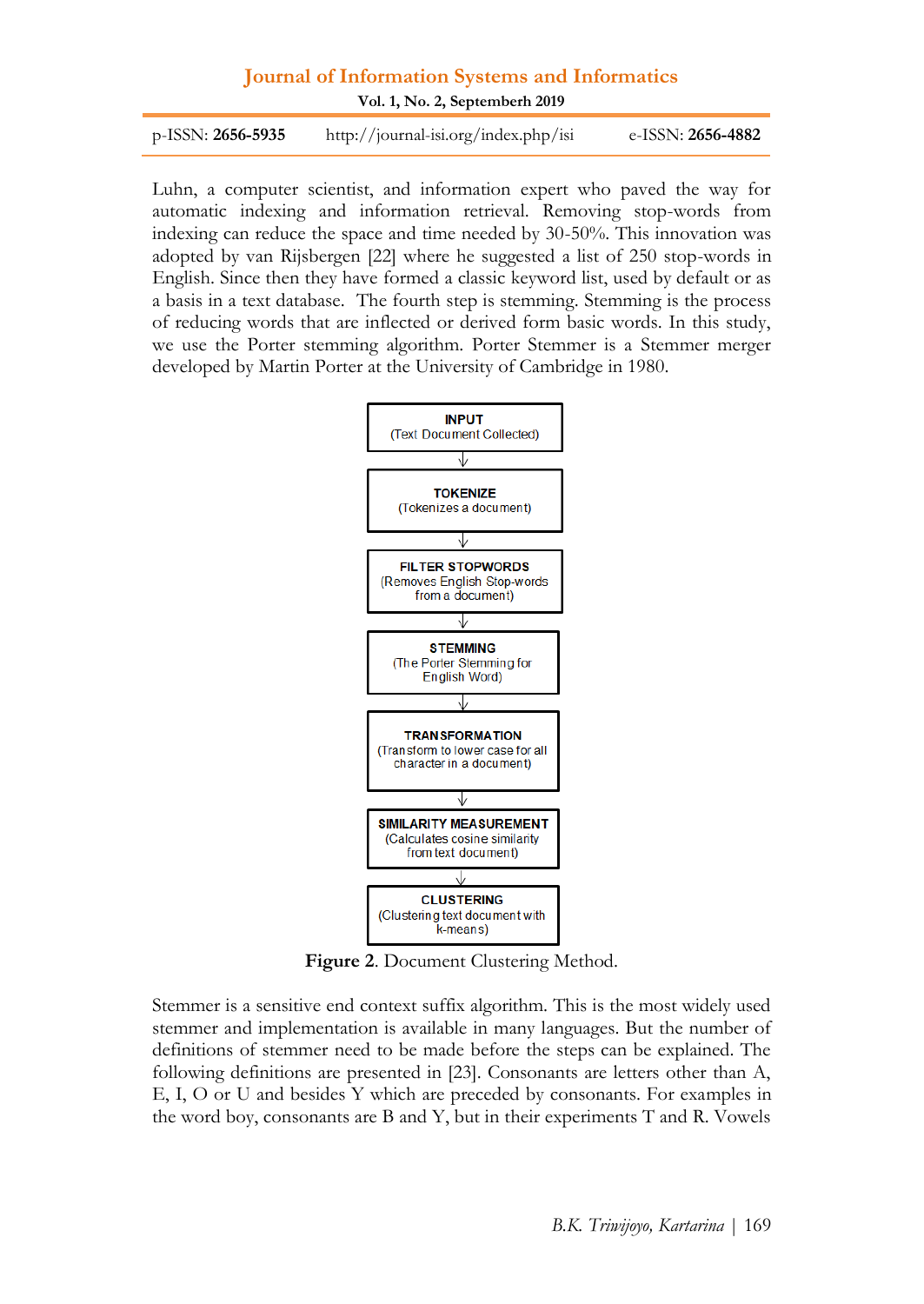| p-ISSN: 2656-5935 | http://journal-isi.org/index.php/isi | e-ISSN: <b>2656-4882</b> |
|-------------------|--------------------------------------|--------------------------|
|                   |                                      |                          |

are any letters that are not consonants. A consonant list greater than or equal to length one will be denoted by C and a list of vowels that are equal to V [23]. Any word can, therefore, be represented by the single form;

$$
[C](VC)^m[V] \tag{4}
$$

Where the m denotes m repetitions of VC and the square brackets [ ] denote the optional presence of their contents [23]. The value m is called the measure of a word and can take any value greater than or equal to zeros and is used to decide whether a given suffix should be removed. All such rules are of the form; (condition)  $S_1 \rightarrow S_2$  which means that the suffix  $S_1$  is replaced by  $S_2$  if the remaining letters of  $S_1$  satisfy the condition [23].

| <b>Input</b> $(Di)$                                                                       |
|-------------------------------------------------------------------------------------------|
| <b>Output</b> (Tokens)                                                                    |
| <b>Begin</b>                                                                              |
| Step 1:                                                                                   |
| Collect Input documents (Di) where $i=1, 2, 3, \ldots n$ ;                                |
| Step2:                                                                                    |
| For each input Di;                                                                        |
| <b>Extract Word</b> $(EWi) = Di$ ;                                                        |
| // apply extract word process for all documents $i=1, 2, 3$ in and extract words//        |
| Step 3:                                                                                   |
| For each EWi:                                                                             |
| <b>Stop Word</b> $(SWi) = EWi$ ;                                                          |
| // apply Stop word elimination process to remove all stop words like is, am, to, as, etc. |
| $^{\prime\prime}$                                                                         |
| <b>Stemming</b> $(Si) = SWi$ ;                                                            |
| // It create stems of each word, like "use" is the stem of user, using, usage etc. //     |
| Step 4:                                                                                   |
| For each Si;                                                                              |
| <b>Freq Count</b> (WCi)= Si;                                                              |
| // for the total no. of occurrences of each Stem Si. //                                   |
| <b>Return</b> $(Si)$ ;                                                                    |
| Step 5:                                                                                   |
| <b>Tokens</b> (Si) will be passed to an <b>IR System</b> .                                |
| End                                                                                       |
|                                                                                           |

**Figure 3**. Tokenization Algorithm [21].

The first step of this algorithm is designed to deal with participle and previous plural forms. This step is the most complex and separated into three parts in the original definition. The first part deals with the plural, for example sses→ss and deletion s. The second part deletes ed and ing, or eed→ee if necessary. The second part continues only if ed or ing is deleted and changes the remaining bars to ensure that certain adequacy is recognized later. The third part changes the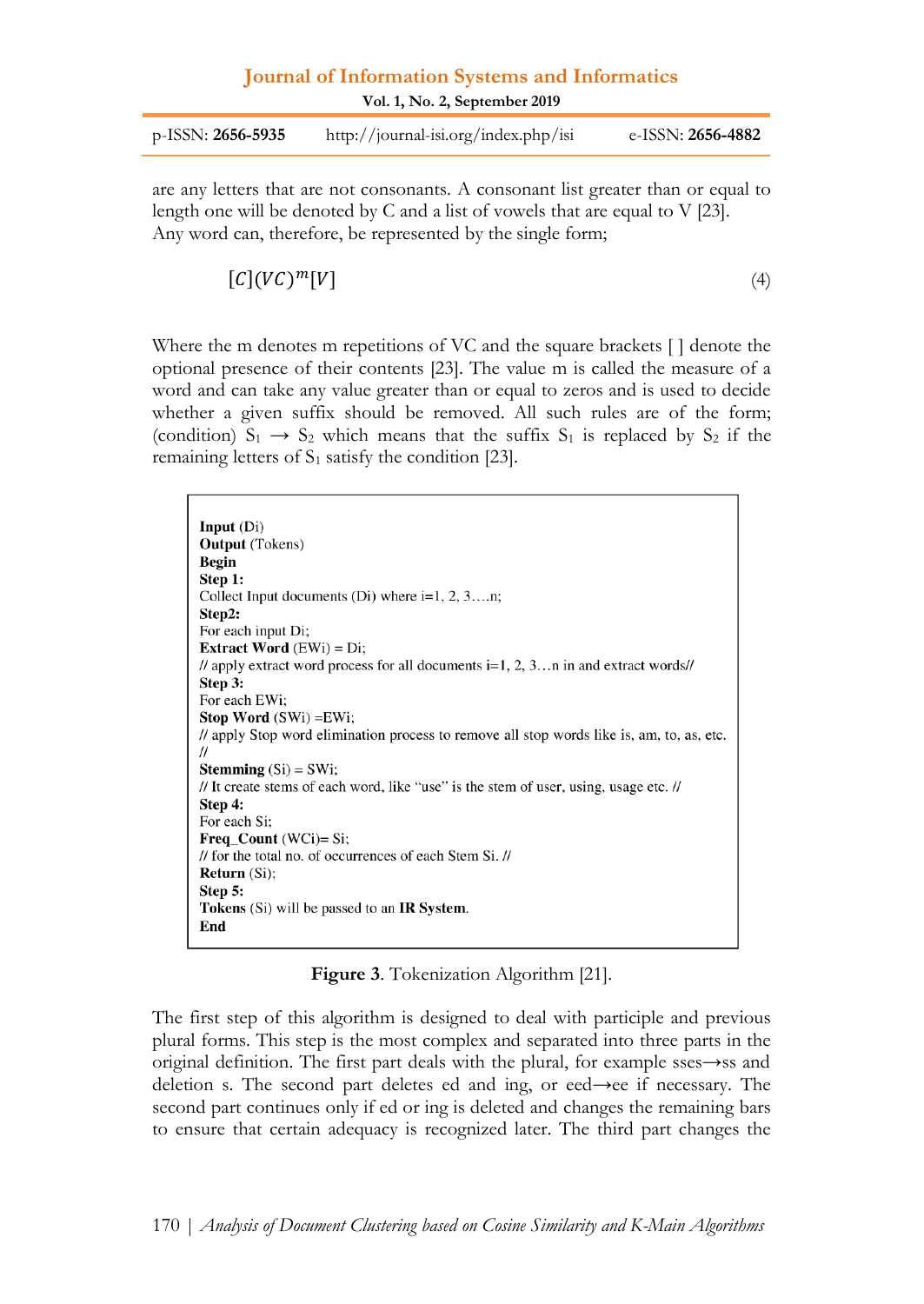**Vol. 1, No. 2, Septemberh 2019**

| p-ISSN: 2656-5935 | http://journal-isi.org/index.php/isi | e-ISSN: <b>2656-4882</b> |
|-------------------|--------------------------------------|--------------------------|
|-------------------|--------------------------------------|--------------------------|

terminal y i. The remaining steps are relatively easy and contain rules for dealing with various classes of order sufficiency, initially converting double sufficiency into a single suffix and then removing the adequacy of the relevant requirements fulfilled [23].

The fifth step is the transformation of all characters in the document to lowercase letters before the measurement of similarity. We use the cosine similarity function to calculate document similarity [24]. For the two documents di and dj, the similarities between them can be calculated:

$$
\cos(d_i, d_j) = \frac{d_i d_j}{||d_i|| ||d_j||} \tag{5}
$$

Since the document vectors are of unit length, the above equation is simplified to:

$$
\cos(d_i, d_j) = d_i \cdot d_j \tag{6}
$$

When the cosine value is 1 the two documents are identical, and 0 if there is nothing in common between them, their document vectors are orthogonal to each other [24]. The sixth step is to transform to lower case for all character in a document.

The final step is clustering. For our analysis, we have chosen the K-means algorithm to group documents. This is a repetitive partitioning process that aims to minimize the least-squares error criteria [25]. As mentioned earlier, Partition clustering algorithms have been recognized to be more suitable for handling large document datasets than hierarchical ones, due to relatively low computational requirements [26-28]. The standard K-means algorithm functions as follows. Given a set of data objects D and the number of k clusters that are predetermined, the data object k is chosen randomly to initialize the cluster k, each being the centroid of a cluster. The remaining objects are then assigned to the cluster represented by the closest or most similar centroid. Next, the new centroid is recalculated for each cluster and in turn, all reassigned documents are based on the new centroid. This step repeats until the convergence solution is still reached, where all data objects remain in the same cluster after the centroid update. The resulting clustering solution is locally optimized for the given data set and initial seed. The choice of different initial seed sets can produce very different end partitions. Methods for finding a good starting point have been proposed [29]. However, we will use the basic K-means algorithm because optimizing of grouping is not main-focus of this paper. The K-means algorithm works by distance steps which basically aim to minimize the distance in the cluster. Therefore, the similarity steps do not directly enter the algorithm, because smaller values indicate differences. K-Main algorithm as follows: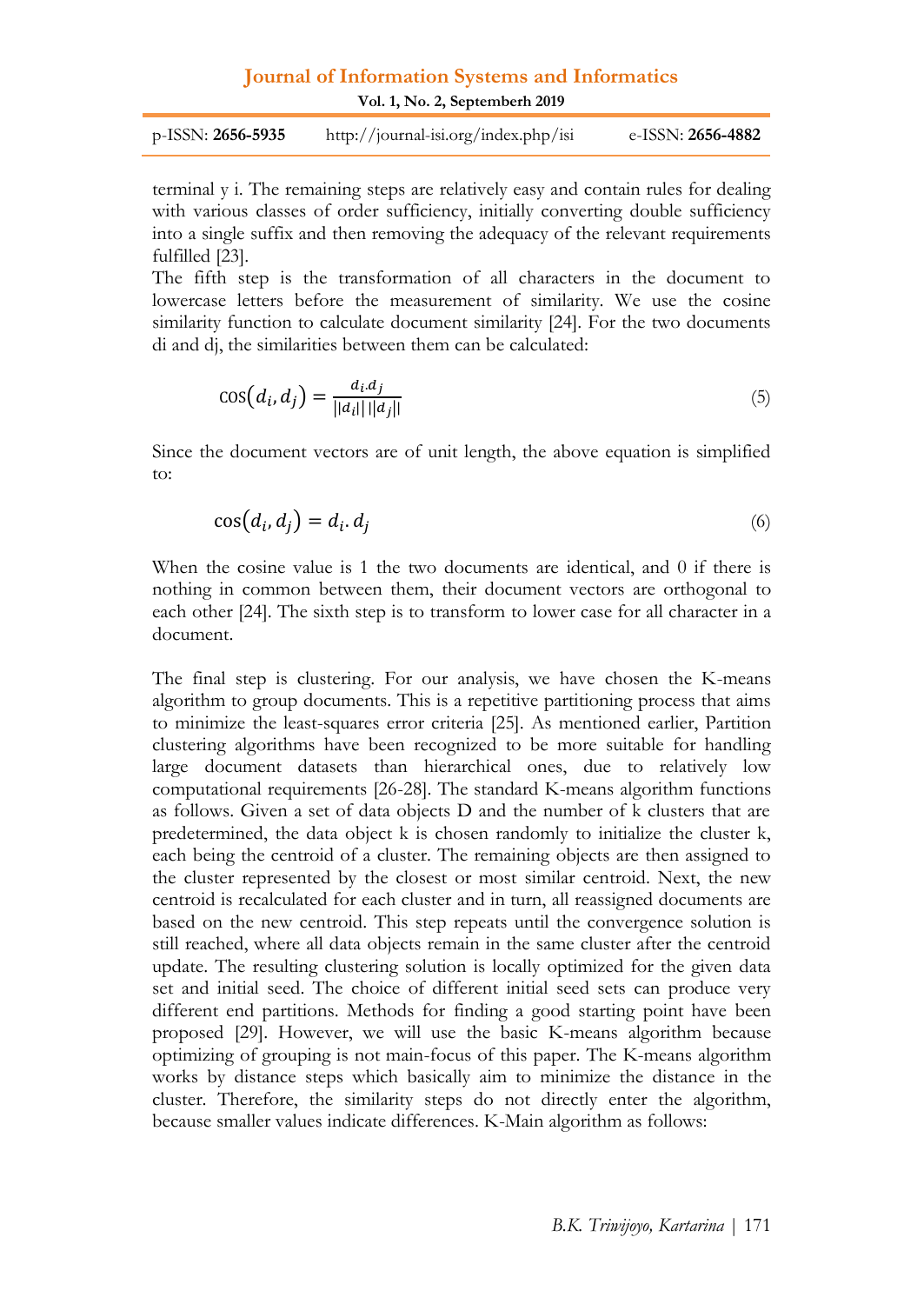**Vol. 1, No. 2, September 2019**

| $p$ -ISSN: 2656-5935 | http://journal-isi.org/index.php/isi | e-ISSN: <b>2656-4882</b> |
|----------------------|--------------------------------------|--------------------------|
|----------------------|--------------------------------------|--------------------------|

- 1. Select point K as the initial centroid.
- 2. Set all points to the nearest centroid.
- 3. Calculate the centroid of each cluster again.
- 4. Repeat steps 2 and 3 until the centroid doesn't change.

#### **3. RESULTS AND DISCUSSION**

We apply the method using RapidMiner Studio Version 7.3.001. Figure 3 shows the model. In this research trial, we used 83 scientific paper document files that we selected randomly, from three categories namely, Deep Learning, Convolutional Neural Network, and Hypertension Retinopathy. The length of the 83 document files varies. Of the 83 document files collected, 12 document files failed to convert to text are id files number 5, 17, 22, 29, 31, 33, 36, 45, 57, 67, 76 and 82.



**Figure 4.** Document Clustering Model

Table 1 shows the results of the clustering process. Of the total 83 document files, 16 categorized files into cluster 0 with the topic Hypertension Retinopathy.

| <b>Tabel 1.</b> Clusteling Result |          |                         |                            |
|-----------------------------------|----------|-------------------------|----------------------------|
|                                   | Number   | File ID                 |                            |
|                                   | of Files | <b>True Positive</b>    | <b>False Negative</b>      |
| Hypertension                      | 16       | 4,8,12,23,34,49,62,6    | 82                         |
| Retinopathy                       |          | 6, 73, 74, 75,          |                            |
|                                   |          | 77,79,81,83             |                            |
| Convolutional                     | 42       | 1, 2, 3, 6, 10, 11, 13, | 5, 22, 31, 36, 45, 48, 67, |
| Neural                            |          | 14, 16, 18, 19, 20, 21, | 76                         |
| Network                           |          | 25, 26, 40, 41, 42, 43, |                            |
|                                   |          | 44, 46, 47, 50, 51, 52, |                            |
|                                   |          | 53 56, 58, 59, 61, 65,  |                            |
|                                   |          | 70, 71, 72,             |                            |
| Deep                              | 25       | 7,9,15,24,27,28,30,     | 17, 29, 33, 57             |
|                                   | Topic    |                         |                            |

| Tabel 1. Clustering Result |  |  |  |
|----------------------------|--|--|--|
|----------------------------|--|--|--|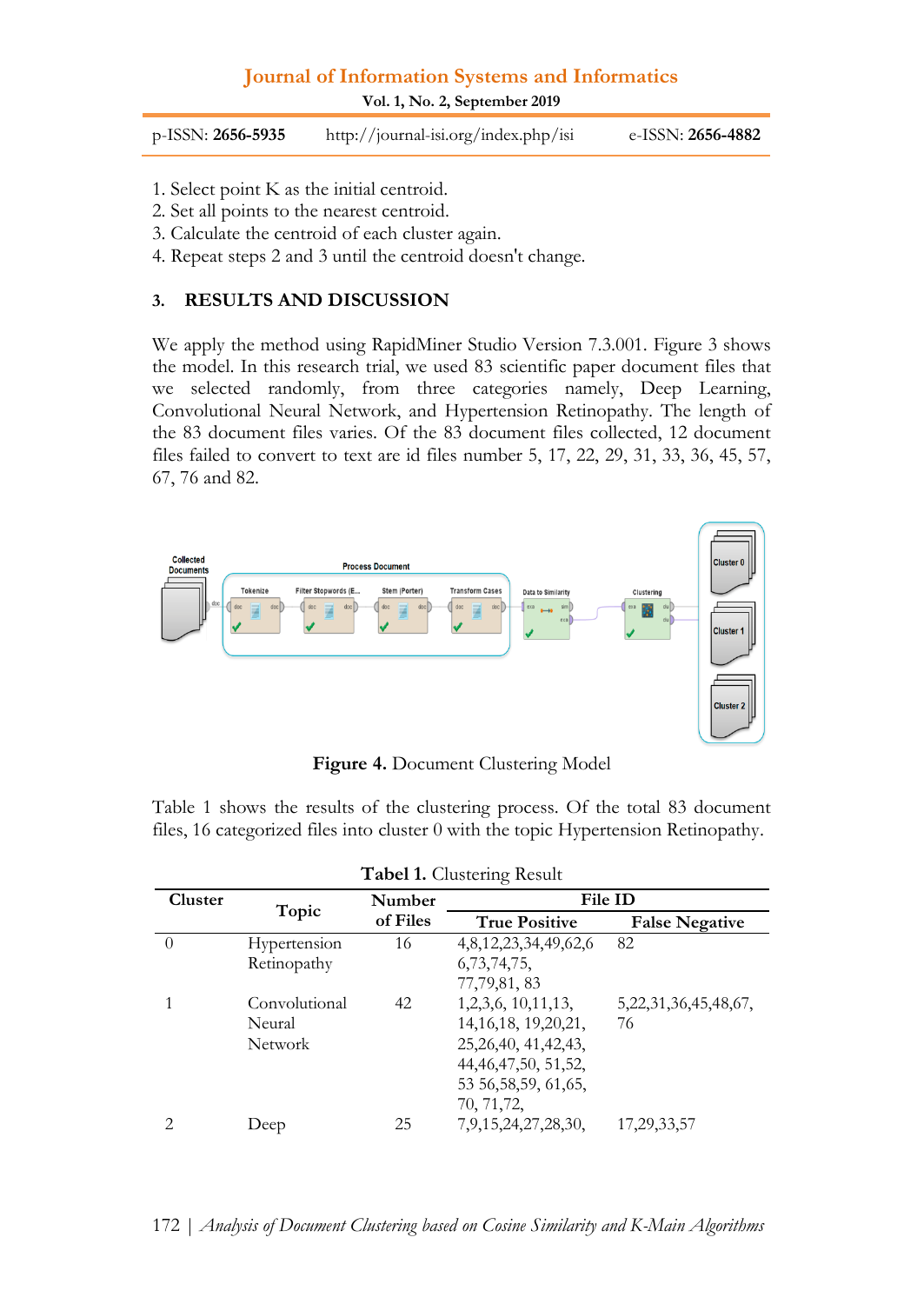| $p$ -ISSN: 2656-5935        | http://journal-isi.org/index.php/isi | e-ISSN: 2656-4882 |
|-----------------------------|--------------------------------------|-------------------|
|                             |                                      |                   |
| Learning                    | 32, 35, 37, 38, 39, 54,              |                   |
|                             | 55, 60, 63, 64, 68, 69,              |                   |
|                             | 78.80                                |                   |
| <b>Total Number of File</b> | 83                                   |                   |

From 16 files as many as 15 files are categorized correctly, while one file is not categorized correctly. While 42 files are categorized into cluster 1 with the topic Convolutional Neural Network (CNN), where 34 files are categorized by correctly and 8 files are not categorized correctly. To measure the accuracy of clustering results, we use the following [24] formula, where accuracy r is defined as:

$$
r = \frac{\sum_{i=0}^{2} a_i}{n} \tag{7}
$$

where  $a_i$  is the number of documents correctly categorized in cluster i and n is the number of documents in the dataset. Based on clustering results in table 1, where 70 documents are correctly classified from a total of 83 documents, the accuracy of clustering is 84.3%. The results of the information retrieval process from 83 documents, consisting of tokenizing, English filter stop-words, Porter stemming and transform all character to lower case, generated 4366 attributes or words with centroid values in cluster 0, cluster 1 and cluster 2. Table 2 shows the results of measurement of the value of centroid in each cluster, for 6 keywords with 2 keywords for each cluster randomly selected. for the words "retinopathi" and "hypertens" the largest centroid values of 0.1033 and 0.1411 are in cluster 0, the results are in accordance with the topic in cluster 0, Hypertension Retinopathy.

|                  |                                       | Centroid                     |                              |
|------------------|---------------------------------------|------------------------------|------------------------------|
| <b>Attribute</b> | Cluster <sub>0</sub><br>(Hypertension | Cluster 1<br>(Convolutional) | Cluster 2<br>(Deep Learning) |
|                  | Retinopathy)                          | Neural Network)              |                              |
| Retinopathi      | 0.1033                                | 0.0005                       | 0.0000                       |
| <b>Hypertens</b> | 0.1411                                | 0.0000                       | 0.0000                       |
| C <sub>nn</sub>  | 0.0000                                | 0.0433                       | 0.0100                       |
| Convolute        | 0.0012                                | 0.0351                       | 0.0116                       |
| Deep             | 0.0042                                | 0.0281                       | 0.0313                       |
| Learn            | 0.0030                                | 0.0319                       | 0.0337                       |

**Tabel 2.** Centroid Value of Each Cluster

In the words "cnn" and "convolut" the largest centroid values are 0.0433 and 0.0351 respectively in cluster 1. These results are in accordance with the topic in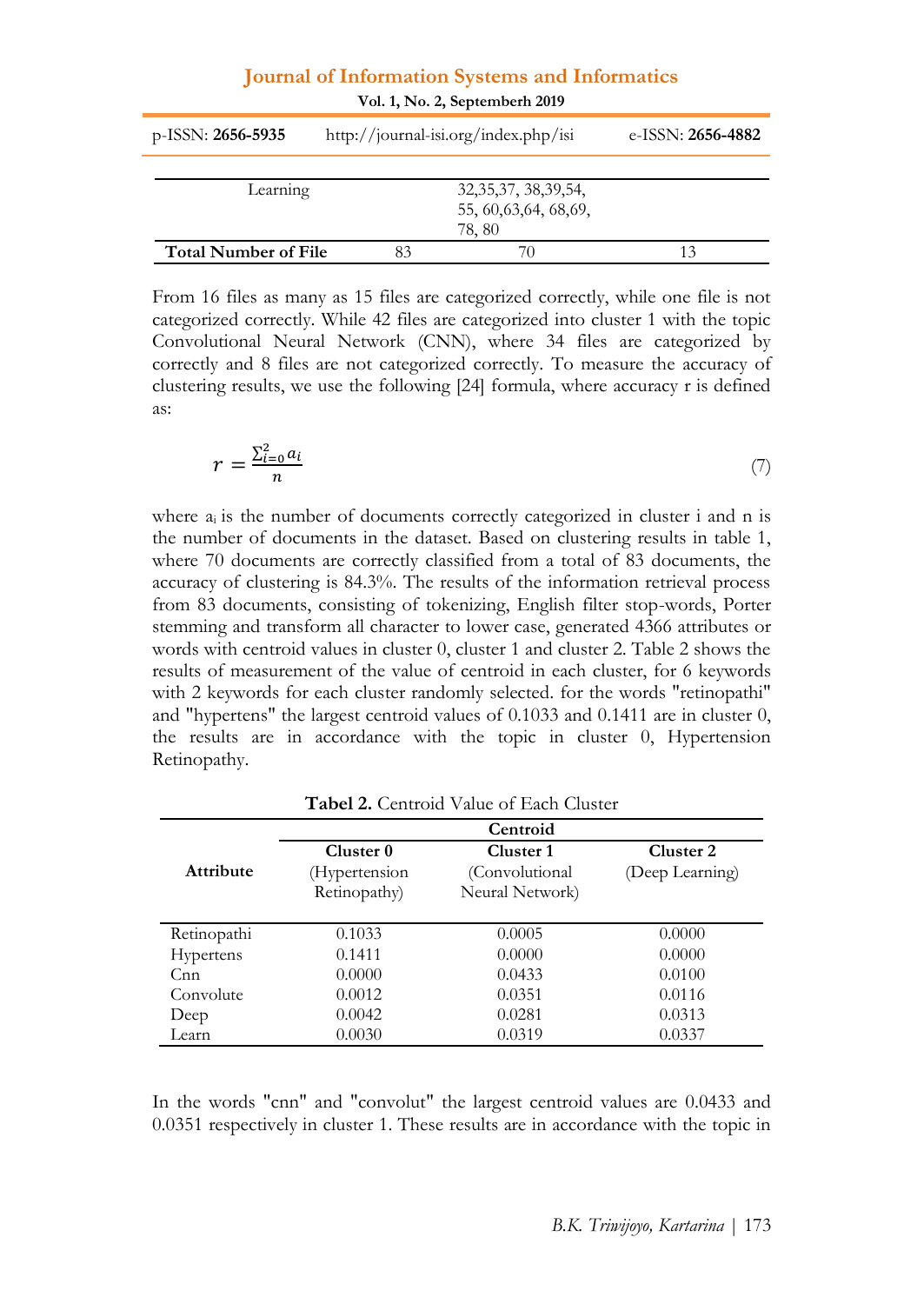| $p$ -ISSN: 2656-5935 | http://journal-isi.org/index.php/isi | e-ISSN: <b>2656-4882</b> |
|----------------------|--------------------------------------|--------------------------|
|                      |                                      |                          |

cluster 1, namely Convolutional neural network or CNN, while for the words "deep" and "learn" the largest centroid value of each 0.0313 and 0.0337 are in cluster 2 the results are in accordance with the topic on the cluster namely deep learning, the value differs slightly from the value in cluster 1, because the word "deep learning" often appear in documents that discuss Convolutional neural networks or CNN.



**Figure 5.** Graph of the index value of the word "retinopathi" in each document

In Figure 5 shows the index value of term frequency and inversed document frequency for the word "retinopathi" where the largest value in the document id is 49, the result is appropriate where the document id 49 is included in cluster 0 with the topic Hypertension Retinopathy.



**Figure 6**. The index value of the word "convolut" in each document.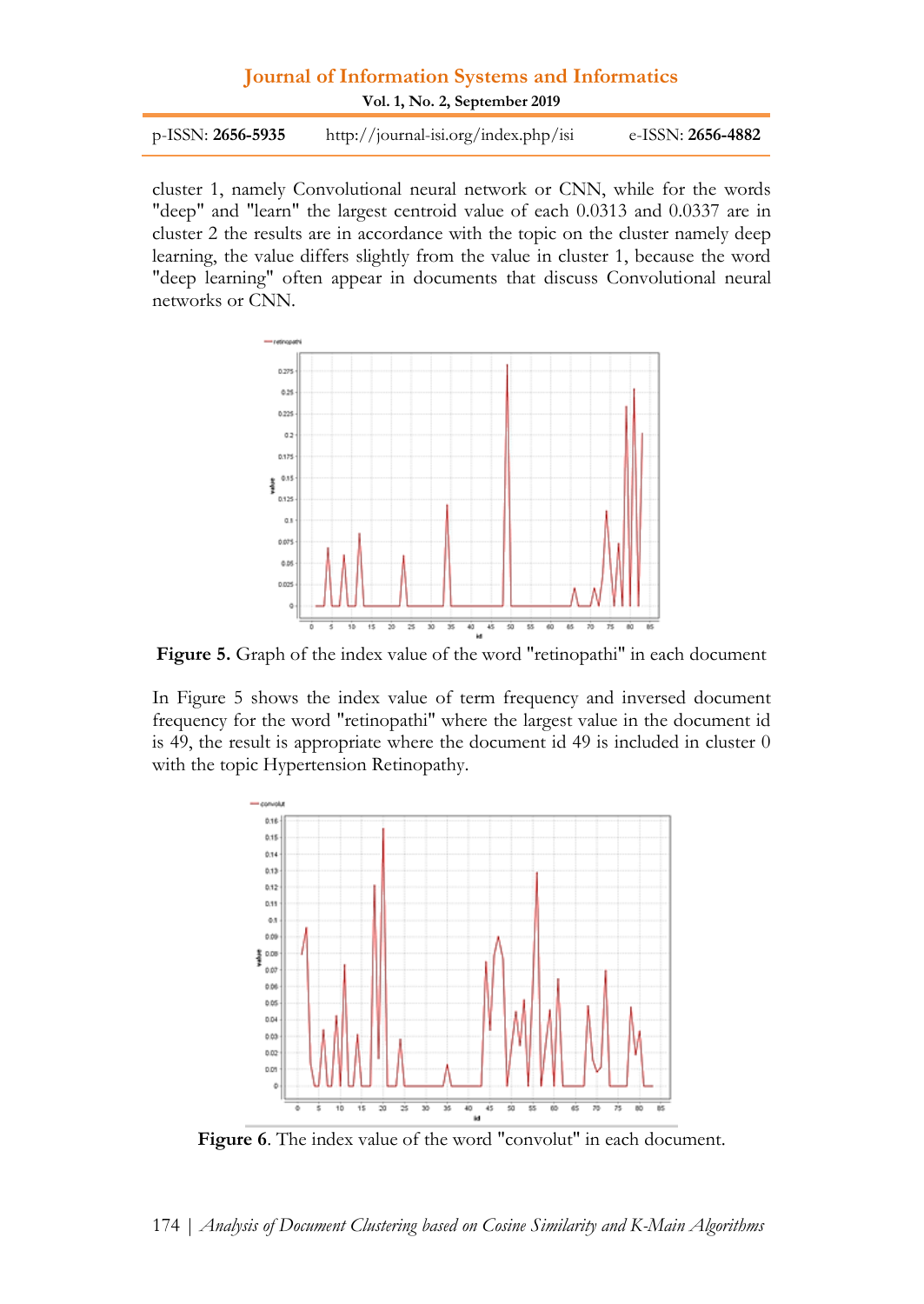| $p$ -ISSN: 2656-5935 | http://journal-isi.org/index.php/isi | e-ISSN: <b>2656-4882</b> |
|----------------------|--------------------------------------|--------------------------|
|                      |                                      |                          |

While Figure 6 shows the index value of term frequency and inversed document frequency for the word "convolut" where the largest value in the document id 20, the result is also appropriate where document id 20 is included in cluster 1 with the topic Convolutional Neural Network or CNN. Different results are shown in figure 7 where the largest index value for the word "convolut" in document id 52, which is included in cluster 1 with the topic Convolutional Neural Network or CNN, does not cluster 2 with the topic Deep learning. This happens because CNN is one of the deep learning architectural models, so in documents that discuss CNN there are many words of deep learning.



**Figure 7.** Graph of the index value of the word "deep" in each document.

The index value term frequency and inversed document frequency can be used as an indicator of how many keywords appear in each document so that it becomes information to choose which documents are most relevant to the desired topic.

#### **4. CONCLUSION**

This paper presented the results of an experimental study of the grouping technique of 83 scientific document files according to 3 topics are Hypertension Retinopathy, Convolutional Neural Network, and Deep Learning. After the document file has been converted to plain text, then the information retrieval process is tokenized, stop-words English filter, porter stemming and transform all character to lower case. Next, calculate document similarity using cosine similarity. Finally, is the document grouping, we use the K-means standard. Our results show that our method results in an accuracy of 84.3%. The implication of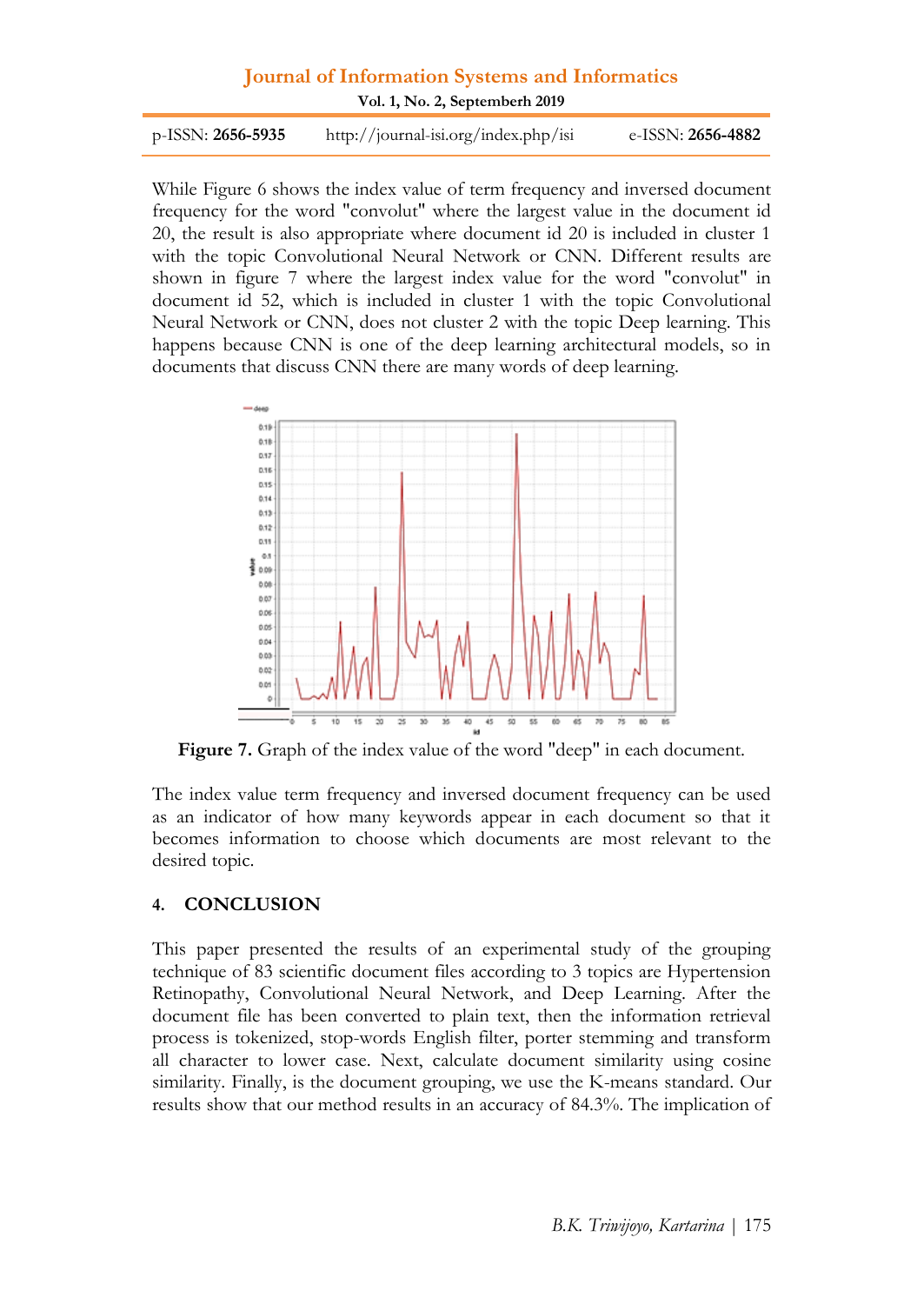**Vol. 1, No. 2, September 2019**

| $p$ -ISSN: <b>2656-5935</b> | http://journal-isi.org/index.php/isi | e-ISSN: <b>2656-4882</b> |
|-----------------------------|--------------------------------------|--------------------------|
|                             |                                      |                          |

the results of this study is to get more accurate results using clustering methods using other datasets and document processing methods.

#### **REFERENCES**

- [1] G. Salton and M. J. McGill, "Introduction to Modern Information Retrieval", McGraw-Hill, 1983.
- [2] R. Baeza-Yates, & B. D. A. N Ribeiro, "Modern information retrieval". New York: ACM Press; Harlow, England: Addison-Wesley, 2011.
- [3] M.F. Porter. "An algorithm for suffix stripping". *Program*, 14(3), 130-137. 1980.
- [4] A.K. Jain, M.N. Murty, & P.J. Flynn. "Data clustering: a review". *ACM computing surveys* (CSUR), 31(3), 264-323. 1999.
- [5] P. Willett. "Recent trends in hierarchic document clustering: a critical review". *Information Processing and Management: an International Journal*, 24(5):577–597, 1988.
- [6] J. Mcqueen. "Some methods for classification and analysis of multivariate observations". In *Proc. 5th Berkeley Symp. Mathematical Statistics and Probability*, pages 281–297, Berkeley, CA, 1967.
- [7] A. K. Jain and R. C. Dubes. "Algorithms for Clustering Data". Prentice-Hall, Inc., Upper Saddle River, NJ, 1988.
- [8] L. Baker and A. McCallum. "Distributional clustering of words for text classification". In *Proc. 1998 Int. Conf. on Research and Development in Information Retrieval (SI- GIR'98)*, pages 96–103, Melbourne, Australia, Aug. 1998.
- [9] C. Ding, X. He, H. Zha, M. Gu, and H. D. Simon. "A min-max cut algorithm for graph partitioning and data clustering". In *Proc. 2001 Int. Conf. Data Mining (ICDM'01)*, pages 107–114, San Jose, CA, Nov. 2001.
- [10] M. Ester, H.-P. Kriegel, J. Sander, and X. Xu. "A density-based algorithm for discovering clusters in large spatial databases with noise". In *Proc. 1996 Int. Conf. Knowledge Discovery and Data Mining (KDD'96)*, pages 226–231, Portland, Oregon, Aug. 1996.
- [11] J. Shi and J. Malik. "Normalized cuts and image segmentation". *IEEE Trans*. on PAMI, 22(8):888–905, 2000.
- [12] Andrew Y. Ng, Michael Jordan, and Yair Weiss. "On spectral clustering: Analysis and an algorithm". In *Advances in Neural Information Processing Systems* 14, pages 849–856. MIT Press, Cambridge, MA, 2001.
- [13] H. Zha, C. Ding, M. Gu, X. He, and H. Simon. "Spectral relaxation for kmeans clustering". In *Advances in Neural Information Processing Systems* 14, pages 1057–1064. MIT Press, Cambridge, MA, 2001.
- [14] Wei Xu, Xin Liu, and Yihong Gong. "Document clustering based on nonnegative matrix factorization". In *Proc. 2003 Int. Conf. on Research and*